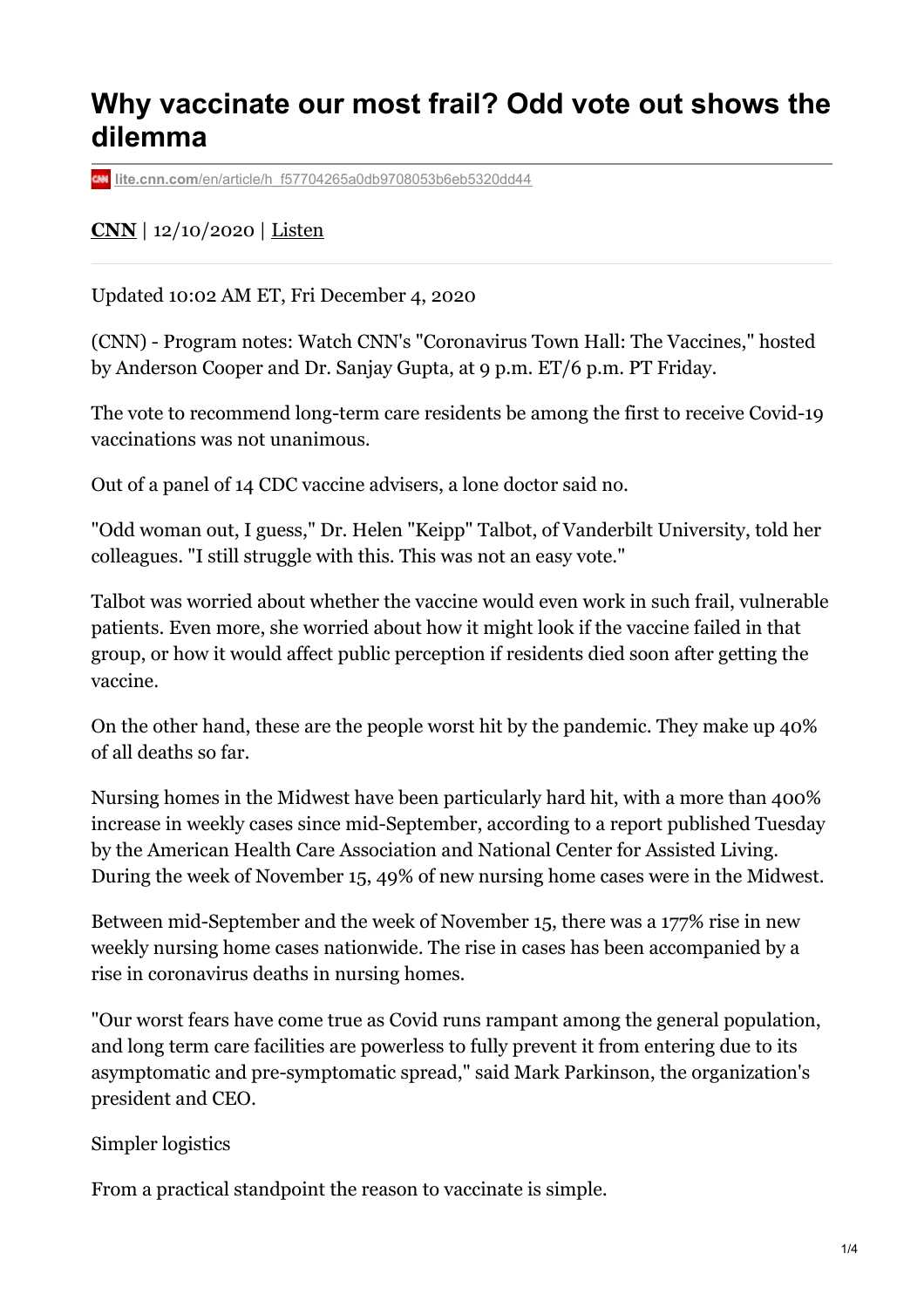It is much easier to send a team to a facility and vaccinate everyone who works and lives there at the same time than it is to vaccinate the two groups at different times. Since the vaccine requires two doses, the vaccinators already have to return about 21 days later as it is.

"That's two trips versus four trips, at a minimum," said Dr. Kelly Moore, associate director of the Immunization Action Coalition, which is supporting frontline workers who will administer Covid-19 vaccinations.

"From a practical standpoint of how quickly can we get people vaccinated who need it, it simply simplifies the logistics drastically because people in long-term care can't actually go to a vaccination place. You have to bring the vaccine to them. And so it's much easier if we can vaccinate everyone who needs it on one trip, instead of having to make multiple trips at different times to the same facility over and over."

From a medical standpoint the reason to vaccinate long-term care residents is more complex.

They are the group of Covid-19 patients with the highest mortality rate, and many of the hospitalizations are people who are from long-term care facilities who contract Covid-19 and are hospitalized. When they get sick, it generates a lot of burden on hospitals.

"Those are all very good reasons to vaccinate the residents," Moore said.

But there is also reason for concern. The Covid-19 vaccines have not been tested in the frail elderly, many of whom are residents of long-term care facilities.

"Since they haven't been studied in people in those populations, we don't know how well the vaccine will work for them. We know that most vaccines don't work nearly as well in a frail elderly person as they would in someone who is fit and vigorous, even if they happen to be the same age," Moore said.

"There's a question about the direct benefit of the vaccine, if given to people who live in those facilities, because we haven't studied how well it works in that group yet."

It's this uncertainty that led Talbot to vote no.

"I have spent my career studying vaccines in older adults. And we have traditionally tried a vaccine in a young healthy population and then hoped it works in our frail older adults," she told the committee ahead of her vote. "And so we enter this realm of 'we hope it works, and we hope it's safe,' and that concerns me on many levels."

When shots begin to go into arms of residents, Moore said Americans need to understand that deaths may occur that won't necessarily have anything to do with the vaccine.

"We would not at all be surprised to see, coincidentally, vaccination happening and then having someone pass away a short time after they receive a vaccine, not because it has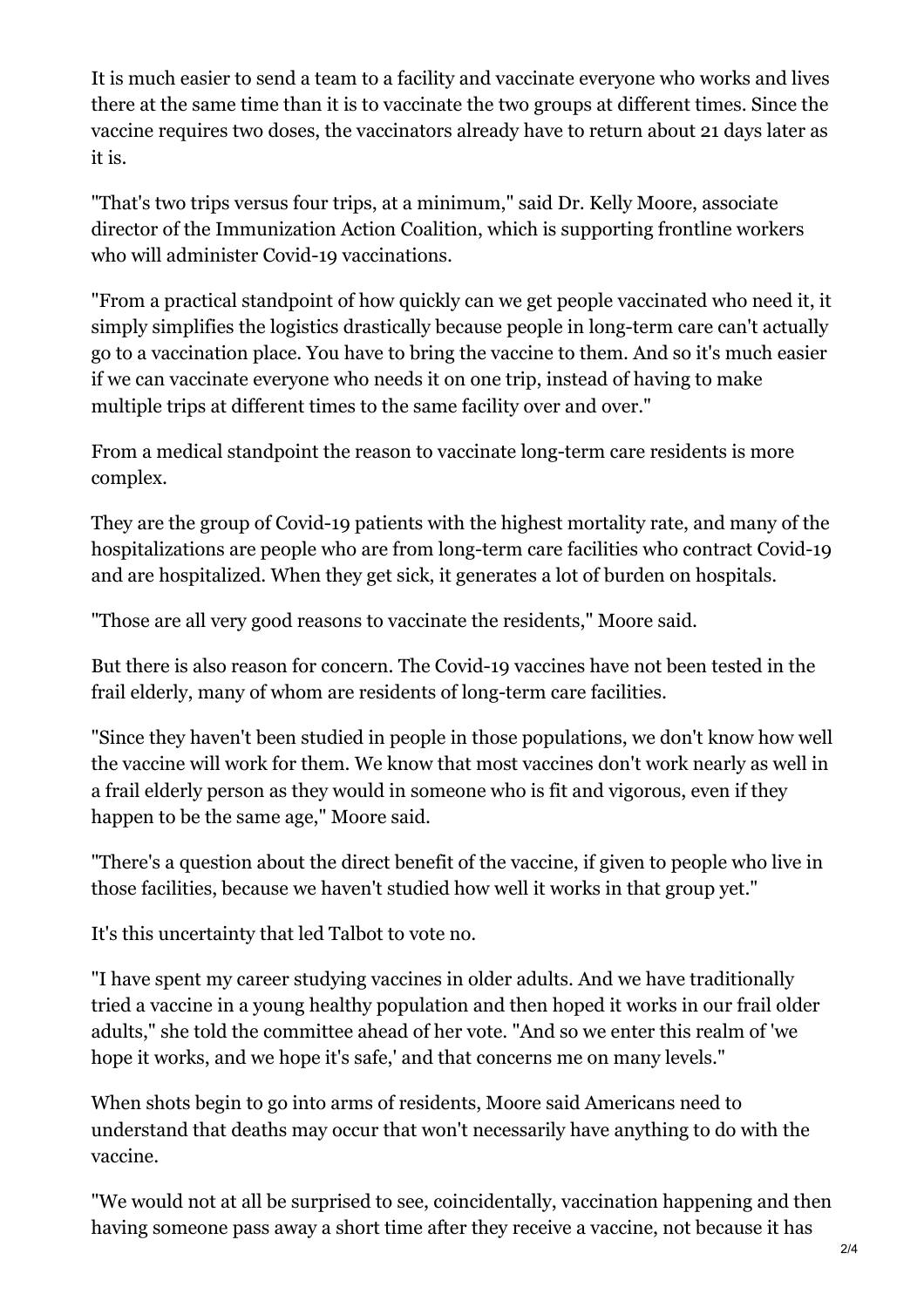anything to do with the vaccination but just because that's the place where people at the end of their lives reside," Moore said.

"One of the things we want to make sure people understand is that they should not be unnecessarily alarmed if there are reports, once we start vaccinating, of someone or multiple people dying within a day or two of their vaccination who are residents of a long-term care facility. That would be something we would expect, as a normal occurrence, because people die frequently in nursing homes."

On Tuesday, the American Health Care Association and the National Center for Assisted Living applauded the CDC advisory committee's 13-1 vote to recommend prioritizing their residents.

"More than 100,000 long term care residents have died from this virus in the U.S. and our nursing homes are now experiencing the worst outbreak of new cases since last spring with more than 2,000 residents succumbing to this virus each week," said Parkinson. "We are extremely hopeful this vaccine will literally be a lifesaver for thousands of residents."

Some state governors have begun to indicate that they will follow the CDC's priorities for distributing the vaccine to both healthcare workers and long-term residents.

In Georgia, more than 95% of nursing homes in the state have enrolled with the CDC through partnerships with CVS and Walgreens for vaccine rollout and distribution.

Nationwide, CVS is preparing to administer Covid-19 vaccinations to approximately 2 million long-term care facility residents, according to Chris Cox, senior vice president of CVS Health. Walgreens is preparing to administer the vaccine to approximately 1 million long-term care facility residents, according to Rick Gates, senior vice president of pharmacy and healthcare at Walgreens.

The pharmacy chains plan to store the vaccine at approximately 1,900 "hubs" across the country and then distribute it to more than 48,000 long-term care facilities nationwide.

CVS chief medical officer Dr. Troy Brennan, told CNN's Kate Bolduan on Thursday their plan is to be ready to go as early as December 15.

"We're working with each of the states now, and it will be challenging because each state will be different," Brennan said. "Some states will say just vaccinate the people in the skilled nursing facility. Some states will want us to vaccinate not only the people in the skilled nursing facility but the healthcare workers in those facilities, so those kinds of details are going to vary from state to state."

Ending the isolation